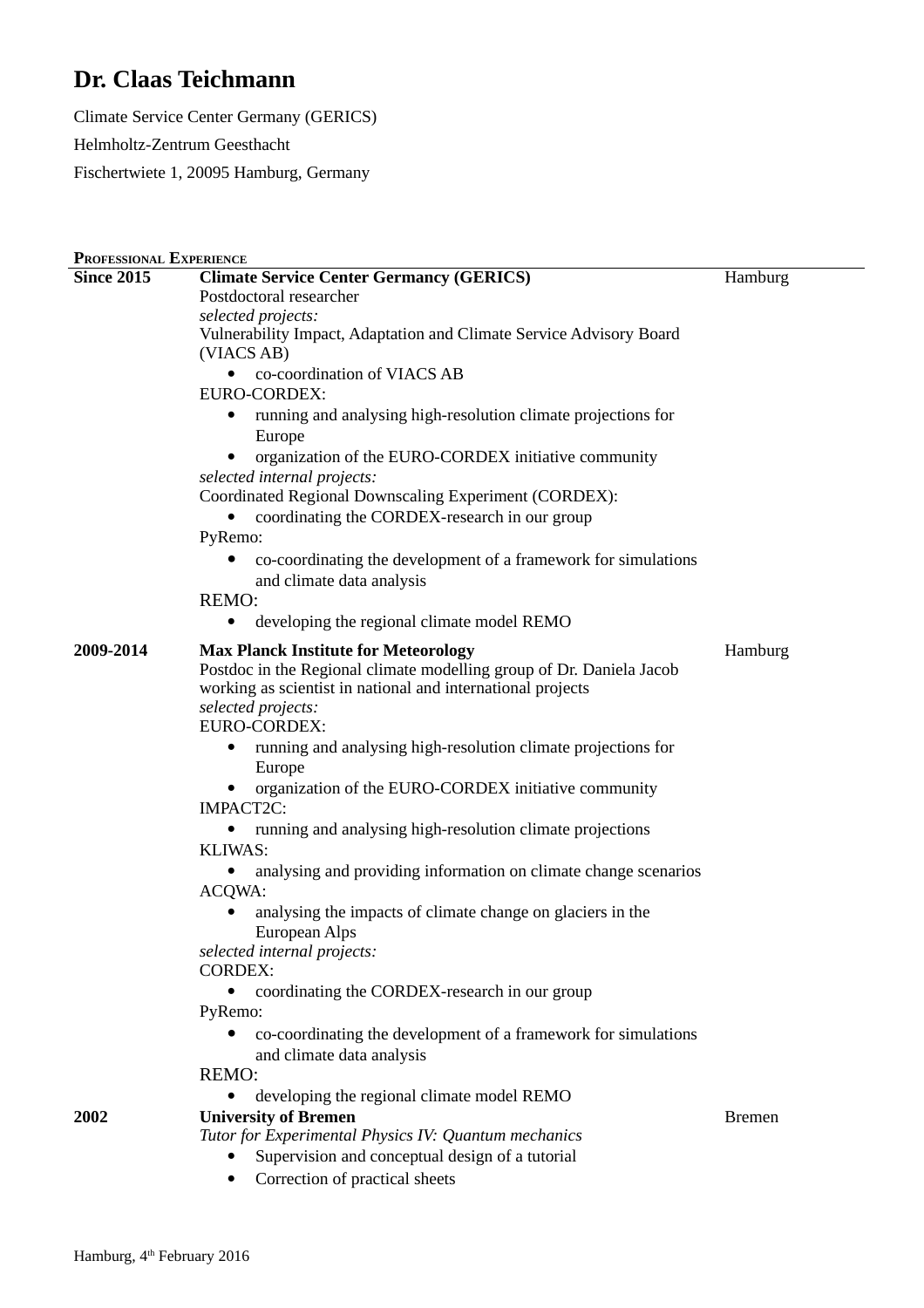| 2002                          | <b>University of Bremen</b><br>Scientific programming for satellite data analysis                                                                                                                                   | <b>Bremen</b> |
|-------------------------------|---------------------------------------------------------------------------------------------------------------------------------------------------------------------------------------------------------------------|---------------|
|                               | Graphical presentation of satellite data                                                                                                                                                                            |               |
|                               | Analysis of retrieved brightness temperatures                                                                                                                                                                       |               |
| 2001                          | software design & management AG                                                                                                                                                                                     | München       |
|                               | Programmer in a software project                                                                                                                                                                                    |               |
|                               | Conception and programming of a test-framework                                                                                                                                                                      |               |
|                               | Evaluation of a profiling tool<br>$\bullet$                                                                                                                                                                         |               |
| 2001                          | <b>University Claude Bernard, Lyon 1</b>                                                                                                                                                                            | Lyon,         |
|                               | Tutorial for lessons in German language                                                                                                                                                                             | France        |
|                               | Individual coaching                                                                                                                                                                                                 |               |
|                               | Supervision and guidance of a conversation group                                                                                                                                                                    |               |
| 1999                          | Gesellschaft für wissenschaftliche Datenverarbeitung Göttingen<br>Internship in the frame of the project "Multimedia-Lexicon"<br>Database-design<br>Design of a webbased application for a multimedia-lexicon using | Göttingen     |
|                               | Java-Servlets                                                                                                                                                                                                       |               |
|                               |                                                                                                                                                                                                                     |               |
| <b>SCIENTIFIC INTERESTS</b>   | Regional climate modelling<br>٠                                                                                                                                                                                     |               |
|                               | Ensemble analysis, extreme events and extreme value theory                                                                                                                                                          |               |
|                               | Model chain and the related uncertainty extending from the                                                                                                                                                          |               |
|                               | climate change signal to the regional and local impact                                                                                                                                                              |               |
|                               | Analysis and understanding of meteorological and chemical                                                                                                                                                           |               |
|                               | process in the atmosphere and their interaction with focus on the                                                                                                                                                   |               |
|                               | hydrological cycle in Europe                                                                                                                                                                                        |               |
|                               |                                                                                                                                                                                                                     |               |
|                               |                                                                                                                                                                                                                     |               |
| <b>EDUCATION</b><br>2005-2009 |                                                                                                                                                                                                                     |               |
|                               | <b>Max Planck Institute for Meteorology</b><br>PhD study in the International Max Planck Research School on Earth                                                                                                   | Hamburg       |
|                               | <b>System Modelling</b>                                                                                                                                                                                             |               |
|                               | Title of the PhD thesis: Climate and Air Pollution Modelling in South                                                                                                                                               |               |
|                               | America with Focus on Megacities                                                                                                                                                                                    |               |
|                               | Supervisors: Prof. Dr. Guy P. Brasseur and Dr. Daniela Jacob                                                                                                                                                        |               |
| 2001-2005                     | <b>University of Bremen</b>                                                                                                                                                                                         | <b>Bremen</b> |
|                               | Study of Physics, specialization: Environmental Physics<br>Diploma thesis: Polarization Effects in Microwave Radiation due to                                                                                       |               |
|                               | Cirrus Clouds                                                                                                                                                                                                       |               |
|                               | Supervisors: Assoc. Prof. Stefan A. Buehler, Prof. Dr. Justus Notholt and                                                                                                                                           |               |
|                               | Prof. Dr. Jörn Bleck-Neuhaus                                                                                                                                                                                        |               |
| 2000-2001                     | <b>University Claude Bernard, Lyon 1</b>                                                                                                                                                                            | Lyon,         |
|                               | Integrated year abroad, Erasmus scholarship                                                                                                                                                                         | France        |
| 1998-2000                     | <b>University of Göttingen</b>                                                                                                                                                                                      | Göttingen     |
|                               | <b>Study of Physics</b>                                                                                                                                                                                             |               |
|                               | minor subject: Computer Science                                                                                                                                                                                     |               |
| <b>STIPENDS/AWARDS</b>        |                                                                                                                                                                                                                     |               |
| 2005                          | OHB-Preis 2005 (best Physics diploma)                                                                                                                                                                               |               |
| 2001-2009                     | E-fellows.net-stipend                                                                                                                                                                                               |               |
|                               |                                                                                                                                                                                                                     |               |
| LANGUAGES                     |                                                                                                                                                                                                                     |               |
|                               | German:<br>native language<br>English:<br>fluent                                                                                                                                                                    |               |

French: fluent

Spanish: very good (diploma in Spanish as a foreign

language, high-intermediate level)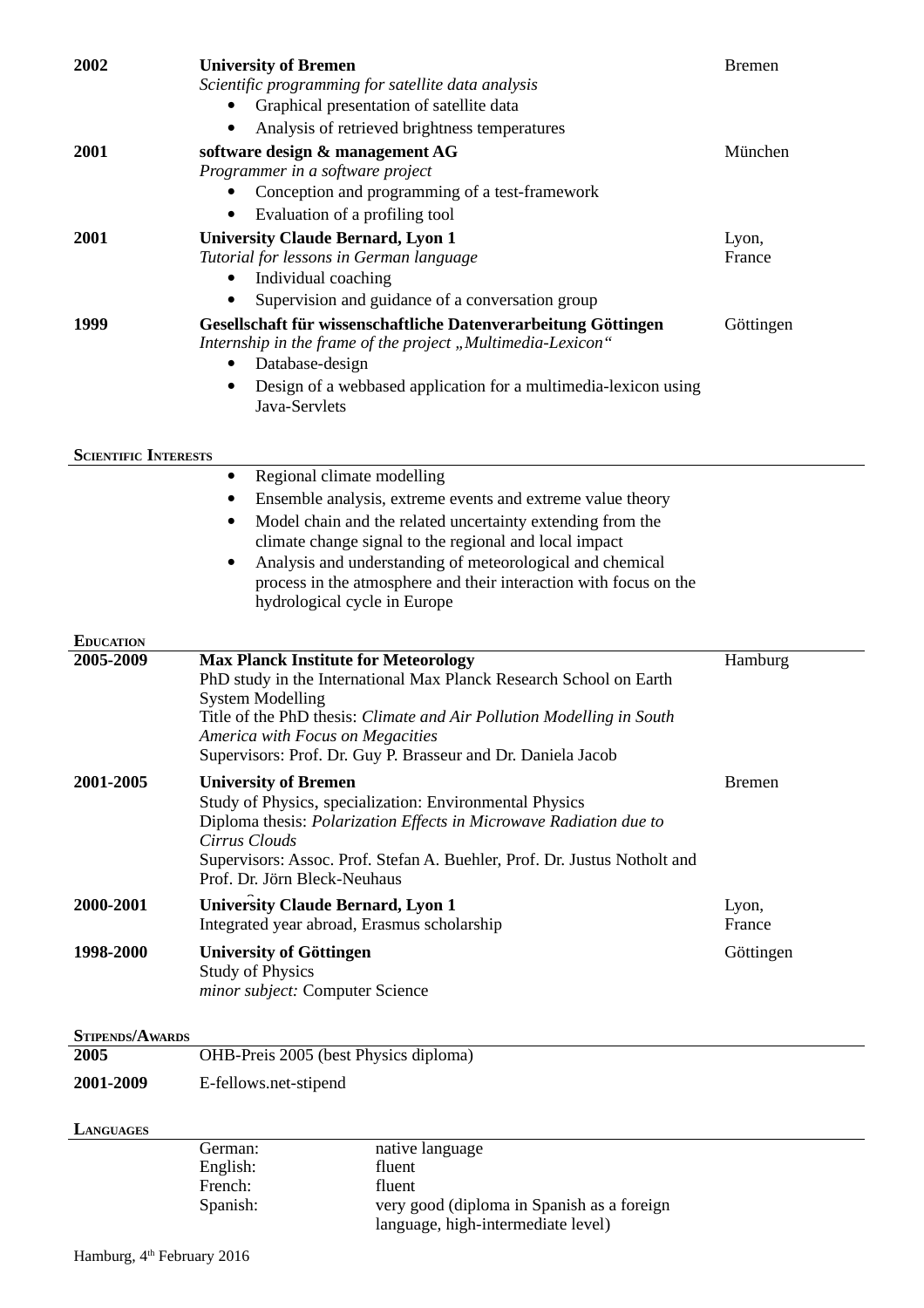## **COMPUTER SKILLS**

| OS:              | Linux, Unix, Windows                 |
|------------------|--------------------------------------|
| Programming:     | Python, Fortran, R, Java             |
| Data processing: | cdo, shell-scripting                 |
| Visualization:   | Ncl(PyNGL), matplotlib, scipy, numpy |
|                  |                                      |

## **SELECTED PUBLICATIONS**

| <b>Journal articles</b> |                                                                                                                                                                                                                                                                                                                                                                                                                                                                                                                                                                                                                                                                                                                                               |
|-------------------------|-----------------------------------------------------------------------------------------------------------------------------------------------------------------------------------------------------------------------------------------------------------------------------------------------------------------------------------------------------------------------------------------------------------------------------------------------------------------------------------------------------------------------------------------------------------------------------------------------------------------------------------------------------------------------------------------------------------------------------------------------|
| 2015:                   | Prein, A.; Gobiet, A.; Truhetz, H.; Keuler, K.; Goergen, K.; Teichmann, C.; Fox Maule, C.;<br>van Meijgaard, E.; Déqué, M.; Nikulin, G.; Vautard, R.; Colette, A.; Kjellström, E. & Jacob, D.;<br>Precipitation in the EURO-CORDEX 0.11° and 0.44° simulations: high resolution, high<br>benefits? Climate Dynamics, Springer Berlin Heidelberg, 2015, 1-30                                                                                                                                                                                                                                                                                                                                                                                   |
|                         | Casanueva, A.; Kotlarski, S.; Herrera, S.; Fernández, J.; Gutiérrez, J.; Boberg, F.; Colette, A.;<br>Christensen, O.; Goergen, K.; Jacob, D.; Keuler, K.; Nikulin, G.; Teichmann, C. & Vautard,<br>R.; Daily precipitation statistics in a EURO-CORDEX RCM ensemble: added value of raw and<br>bias-corrected high-resolution simulations Climate Dynamics, Springer Berlin Heidelberg,<br>2015, 1-19                                                                                                                                                                                                                                                                                                                                         |
|                         | Pfeifer, S.; Bülow, K.; Gobiet, A.; Hänsler, A.; Mudelsee, M.; Otto, J.; Rechid, D.; Teichmann,<br>C. & Jacob, D. Robustness of Ensemble Climate Projections Analyzed with Climate Signal<br>Maps: Seasonal and Extreme Precipitation for Germany, Atmosphere, 2015, 6, 677-698                                                                                                                                                                                                                                                                                                                                                                                                                                                               |
| 2014:                   | Kotlarski, S.; Keuler, K.; Christensen, O. B.; Colette, A.; Déqué, M.; Gobiet, A.; Goergen, K.;<br>Jacob, D.; Lüthi, D.; van Meijgaard, E.; Nikulin, G.; Schär, C.; Teichmann, C.; Vautard, R.;<br>Warrach-Sagi, K. & Wulfmeyer, V. Regional climate modeling on European scales: a joint<br>standard evaluation of the EURO-CORDEX RCM ensemble Geoscientific Model Development,<br>2014, 7, 1297-1333                                                                                                                                                                                                                                                                                                                                       |
|                         | Vautard, R.; Gobiet, A.; Sobolowski, S.; Kjellström, E.; Stegehuis, A.; Watkiss, P.; Mendlik, T.;<br>Landgren, O.; Nikulin, G.; Teichmann, C. & Jacob, D. The European climate under a 2 °C<br>global warming, Environmental Research Letters, 2014, 9, 034006                                                                                                                                                                                                                                                                                                                                                                                                                                                                                |
| 2013:                   | Gálos, B.; Hagemann, S.; Hänsler, A.; Kindermann, G.; Rechid, D.; Sieck, K.; Teichmann, C.<br>& Jacob, D. Case study for the assessment of the biogeophysical effects of a potential<br>afforestation in Europe, Carbon Balance and Management, BioMed Central, 2013, 8, 1-12                                                                                                                                                                                                                                                                                                                                                                                                                                                                 |
|                         | Jacob, D.; Petersen, J.; Eggert, B.; Alias, A.; Christensen, O. B.; Bouwer, L. M.; Braun, A.;<br>Colette, A.; Déqué, M.; Georgievski, G.; Georgopoulou, E.; Gobiet, A.; Menut, L.; Nikulin, G.;<br>Haensler, A.; Hempelmann, N.; Jones, C.; Keuler, K.; Kovats, S.; Kröner, N.; Kotlarski, S.;<br>Kriegsmann, A.; Martin, E.; van Meijgaard, E.; Moseley, C.; Pfeifer, S.; Preuschmann, S.;<br>Radermacher, C.; Radtke, K.; Rechid, D.; Rounsevell, M.; Samuelsson, P.; Somot, S.;<br>Soussana, J.-F.; Teichmann, C.; Valentini, R.; Vautard, R.; Weber, B. & Yiou, P. EURO-<br>CORDEX: new high-resolution climate change projections for European impact research,<br>Regional Environmental Change, Springer Berlin Heidelberg, 2013, 1-16 |
|                         | Teichmann, C.; Eggert, B.; Elizalde, A.; Haensler, A.; Jacob, D.; Kumar, P.; Moseley, C.;<br>Pfeifer, S.; Rechid, D.; Remedio, A. R.; Ries, H.; Petersen, J.; Preuschmann, S.; Raub, T.;<br>Saeed, F.; Sieck, K. & Weber, T. How Does a Regional Climate Model Modify the Projected<br>Climate Change Signal of the Driving GCM: A Study over Different CORDEX Regions Using<br>REMO, Atmosphere, 2013, 4, 214-236                                                                                                                                                                                                                                                                                                                            |
|                         | Vautard, R.; Gobiet, A.; Jacob, D.; Belda, M.; Colette, A.; Déqué, M.; Fernández, J.; García-<br>Díez, M.; Goergen, K.; Güttler, I.; Halenka, T.; Karacostas, T.; Katragkou, E.; Keuler, K.;<br>Kotlarski, S.; Mayer, S.; Meijgaard, E.; Nikulin, G.; Patarčić, M.; Scinocca, J.; Sobolowski, S.;<br>Suklitsch, M.; Teichmann, C.; Warrach-Sagi, K.; Wulfmeyer, V. & Yiou, P. The simulation of<br>European heat waves from an ensemble of regional climate models within the EURO-CORDEX<br>project, Climate Dynamics, Springer-Verlag, 2013, 1-21                                                                                                                                                                                           |
|                         | Swart, R.; Fuss, S.; Obersteiner, M.; Ruti, P.; Teichmann, C. & Vautard, R. Beyond<br>vulnerability assessment, Nature Climate Change, 2013, 3, 942-943                                                                                                                                                                                                                                                                                                                                                                                                                                                                                                                                                                                       |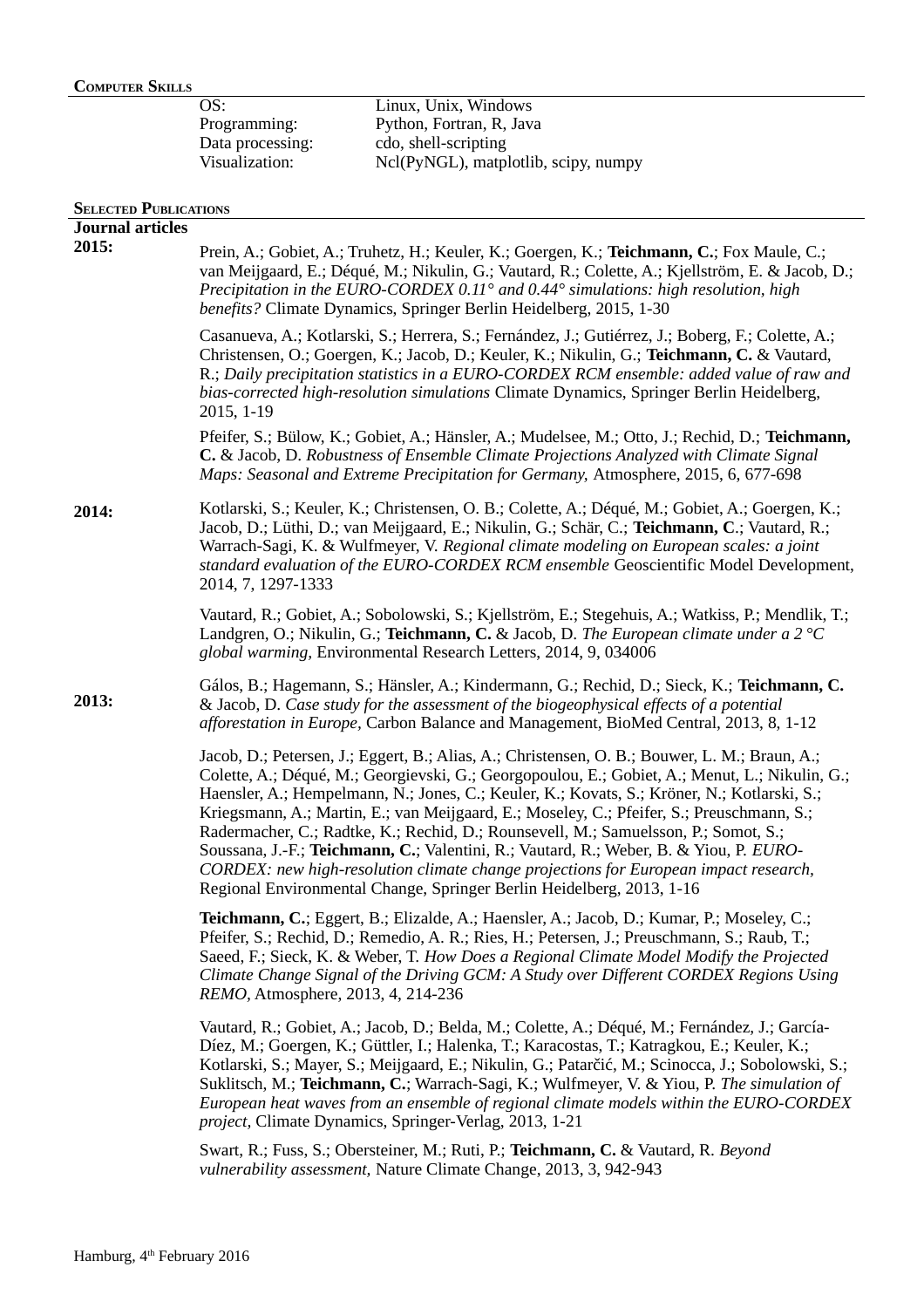| 2012:                  | Jacob, D.; Elizalde, A.; Haensler, A.; Hagemann, S.; Kumar, P.; Podzun, R.; Rechid, D.;<br>Remedio, A. R.; Saeed, F.; Sieck, K.; Teichmann, C. & Wilhelm, C. Assessing the<br>Transferability of the Regional Climate Model REMO to Different COordinated Regional<br>Climate Downscaling EXperiment (CORDEX) Regions, Atmosphere, 2012, 3, 181-199                                 |
|------------------------|-------------------------------------------------------------------------------------------------------------------------------------------------------------------------------------------------------------------------------------------------------------------------------------------------------------------------------------------------------------------------------------|
|                        | Pietikäinen, J.-P.; O'Donnell, D.; Teichmann, C.; Karstens, U.; Pfeifer, S.; Kazil, J.; Podzun,<br>R.; Fiedler, S.; Kokkola, H.; Birmili, W.; O'Dowd, C.; Baltensperger, U.; Weingartner, E.;<br>Gehrig, R.; Spindler, G.; Kulmala, M.; Feichter, J.; Jacob, D. & Laaksonen, A. The regional<br>aerosol-climate model REMO-HAM, Geoscientific Model Development, 2012, 5, 1323-1339 |
| <b>before 2011:</b>    | Menéndez, C.; de Castro, M.; Boulanger, J.-P.; D'Onofrio, A.; Sanchez, E.; Sörensson, A.;<br>Blazquez, J.; Elizalde, A.; Jacob, D.; Le Treut, H.; Li, Z.; Núñez, M.; Pessacg, N.; Pfeiffer, S.;<br>Rojas, M.; Rolla, A.; Samuelsson, P.; Solman, S. & Teichmann, C. Downscaling extreme<br>month-long anomalies in southern South America, Climatic Change, 2010, 98, 379-403       |
|                        | Silvestri, G.; Vera, C.; Jacob, D.; Pfeifer, S. & Teichmann, C. A high-resolution 43-year<br>atmospheric hindcast for South America generated with the MPI regional model, Climate<br>Dynamics, 2009, 32, 693-709                                                                                                                                                                   |
|                        | Benko, T.; Teichmann, C.; Mizsey, P. & Jacob, D. Regional effects and efficiency of flue gas<br>desulphurization in the Carpathian Basin Atmospheric Environment, 2007, 41, 8500-8510                                                                                                                                                                                               |
|                        | <b>Teichmann, C.</b> ; Buehler, S. A. & Emde, C. Understanding the polarization signal of spherical<br>particles for microwave limb radiances, Journal of Quantitative Spectroscopy & Radiative<br>Transfer, Pergamon-Elsevier Science Ltd, 2006, 101, 179-190                                                                                                                      |
| book<br>contributions: | Kappas, M., ed. (2008), CLIMAderm, ibidem-Verlag.<br>Chapter: Regionale Klimaprojektionen mit REMO, Jacob, D. and Teichmann, C., 2008                                                                                                                                                                                                                                               |

## **SELECTED PRESENTATIONS**

| OELECTED I RESENTATIONS                       |                                                                                                                                                                                                                                   |                         |
|-----------------------------------------------|-----------------------------------------------------------------------------------------------------------------------------------------------------------------------------------------------------------------------------------|-------------------------|
| <b>Selected</b>                               | <b>EGU General Assembly 2015</b>                                                                                                                                                                                                  | Vienna,                 |
| presentations<br>at scientific<br>conferences | High-resolution climate change simulations within EURO-CORDEX:<br>Projected changes in the RCP2.6 scenario simulations in comparison to<br>RCP4.5 and RCP8.5 scenario simulations                                                 | Austria                 |
|                                               | <b>EMS General Assembly 2014</b><br>High-resolution climate change simulations within EURO-CORDEX:<br>Projected changes in the RCP2.6 scenario simulations in comparison to<br>RCP4.5 and RCP8.5 scenario simulations (solicited) | Prag,<br>Czech Republic |
|                                               | International Conference on Regional Climate - CORDEX 2013<br>How does a regional climate model modify the projected climate change<br>signal of the driving GCM: A case study over different CORDEX regions<br>using REMO        | Brussels,<br>Belgium    |
|                                               | <b>EGU General Assembly 2012</b><br>Downscaling the climate change simulations from a global earth system<br>model forced by the new RCP scenarios over Europe                                                                    | Vienna,<br>Austria      |
|                                               | RheinBlick2050 Final Colloquium 2010<br>Regional climate modelling within the new IPCC activities: What can<br>we expect from CORDEX?                                                                                             | Bonn,<br>Germany        |
|                                               | <b>EMS General Assembly 2010</b><br>Evaluation of the regional climate model REMO over several CORDEX<br>domains throughout the globe                                                                                             | Zurich,<br>Switzerland  |
|                                               | <b>EGU General Assembly 2010</b><br>Impact of megacities on the regional air quality: A South American case<br>study<br>Validation of the regional climate model REMO over several CORDEX<br>regions throughout the globe         | Vienna,<br>Austria      |
|                                               |                                                                                                                                                                                                                                   |                         |